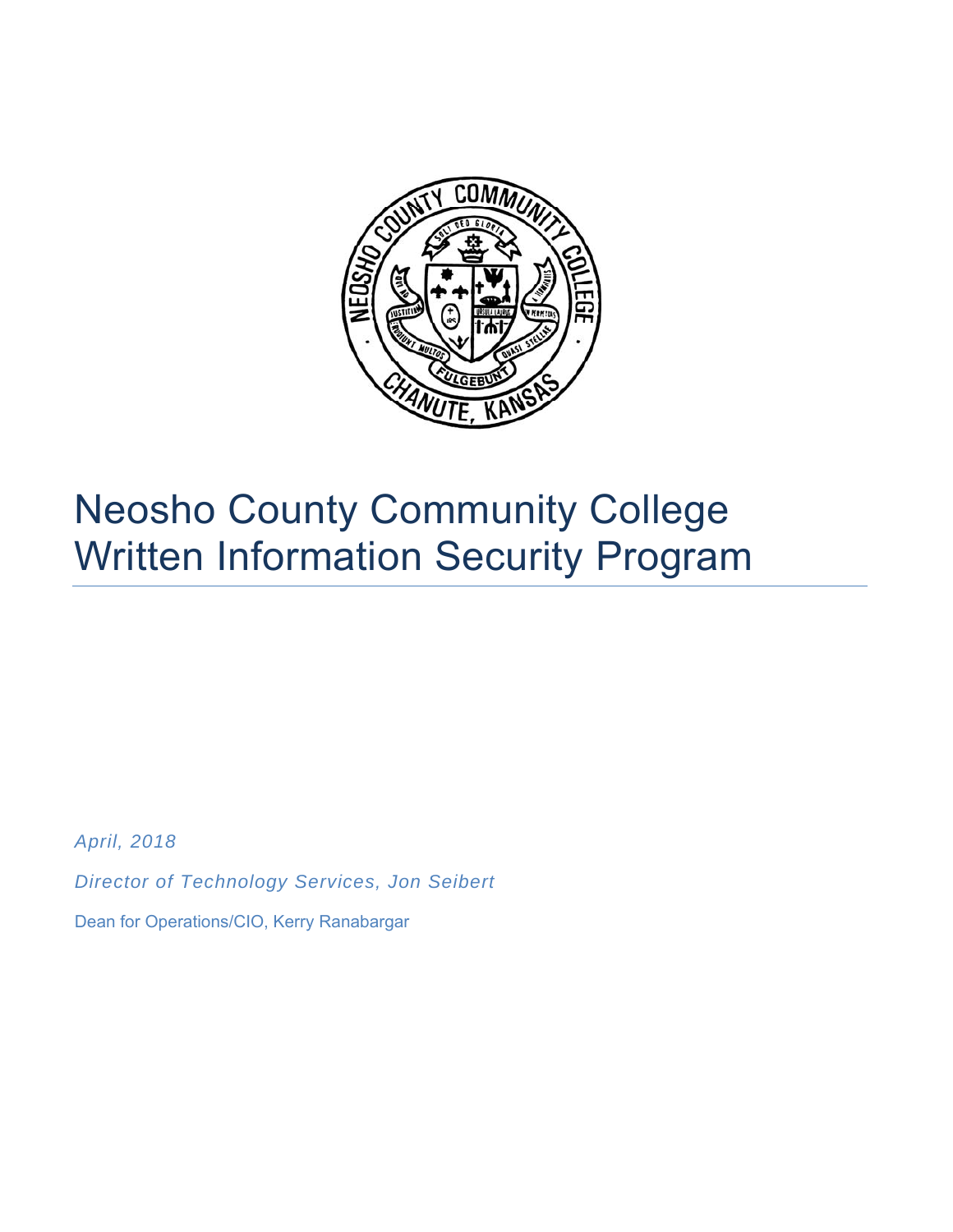## **Revision History**

- **July 2017 Initial Revision**
- **February 2018 Substantial Revisions to Sections 1, 3, 5, & 10. Grammatical Corrections throughout.**
- **April 2018 Revision 2 published.**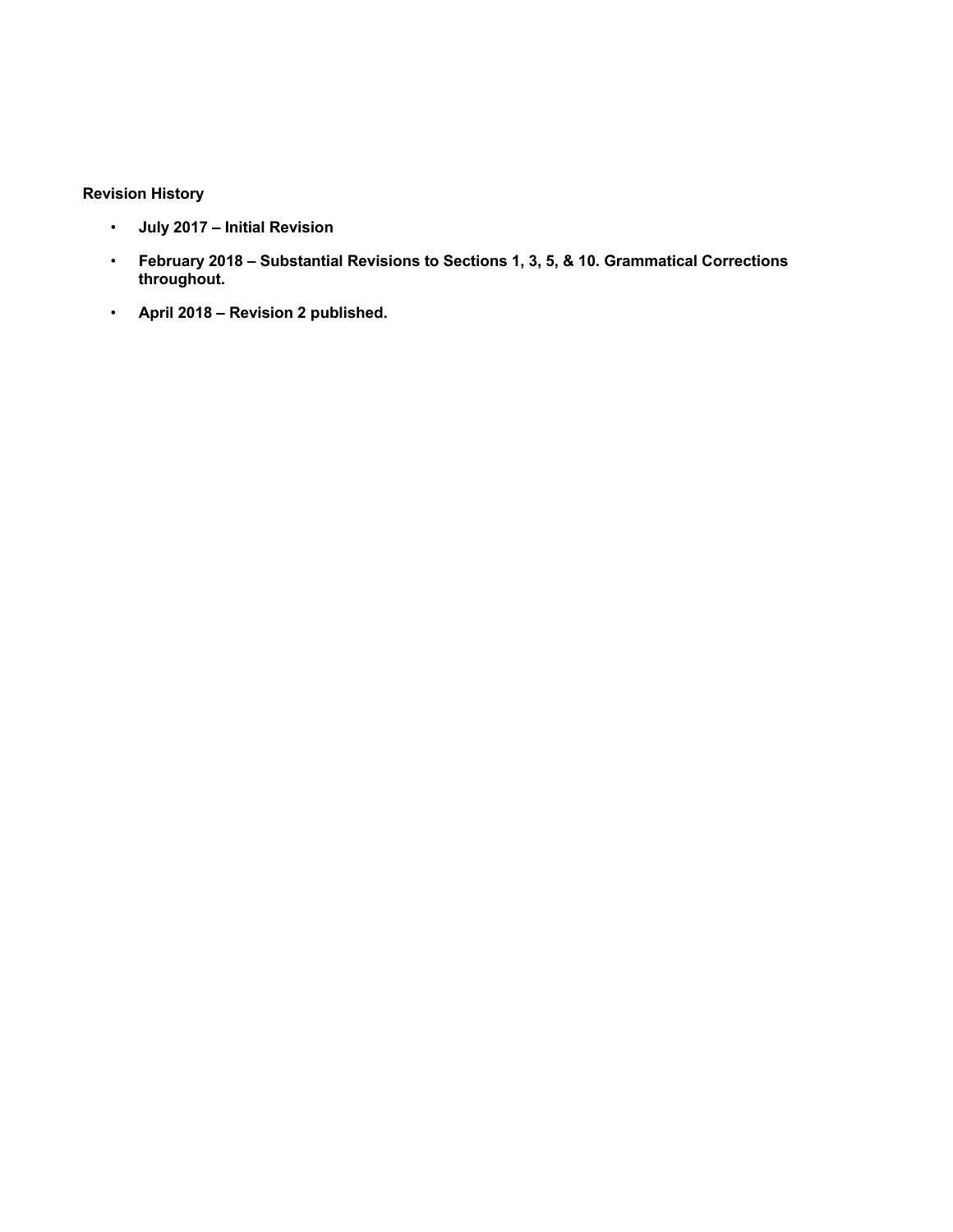## **Table of Contents**

## **Contents**

| 5.2.1   |  |
|---------|--|
| 5.2.2   |  |
| 5.2.3   |  |
|         |  |
| 5.3.1   |  |
| 5.3.2   |  |
| 5.3.3   |  |
| 5.3.4   |  |
| 5.3.5   |  |
| 5.3.5.1 |  |
| 5.3.6   |  |
| 5.3.7   |  |
| 5.3.8   |  |
|         |  |
|         |  |
|         |  |
|         |  |
|         |  |
|         |  |
|         |  |
|         |  |
|         |  |
|         |  |
|         |  |
|         |  |
|         |  |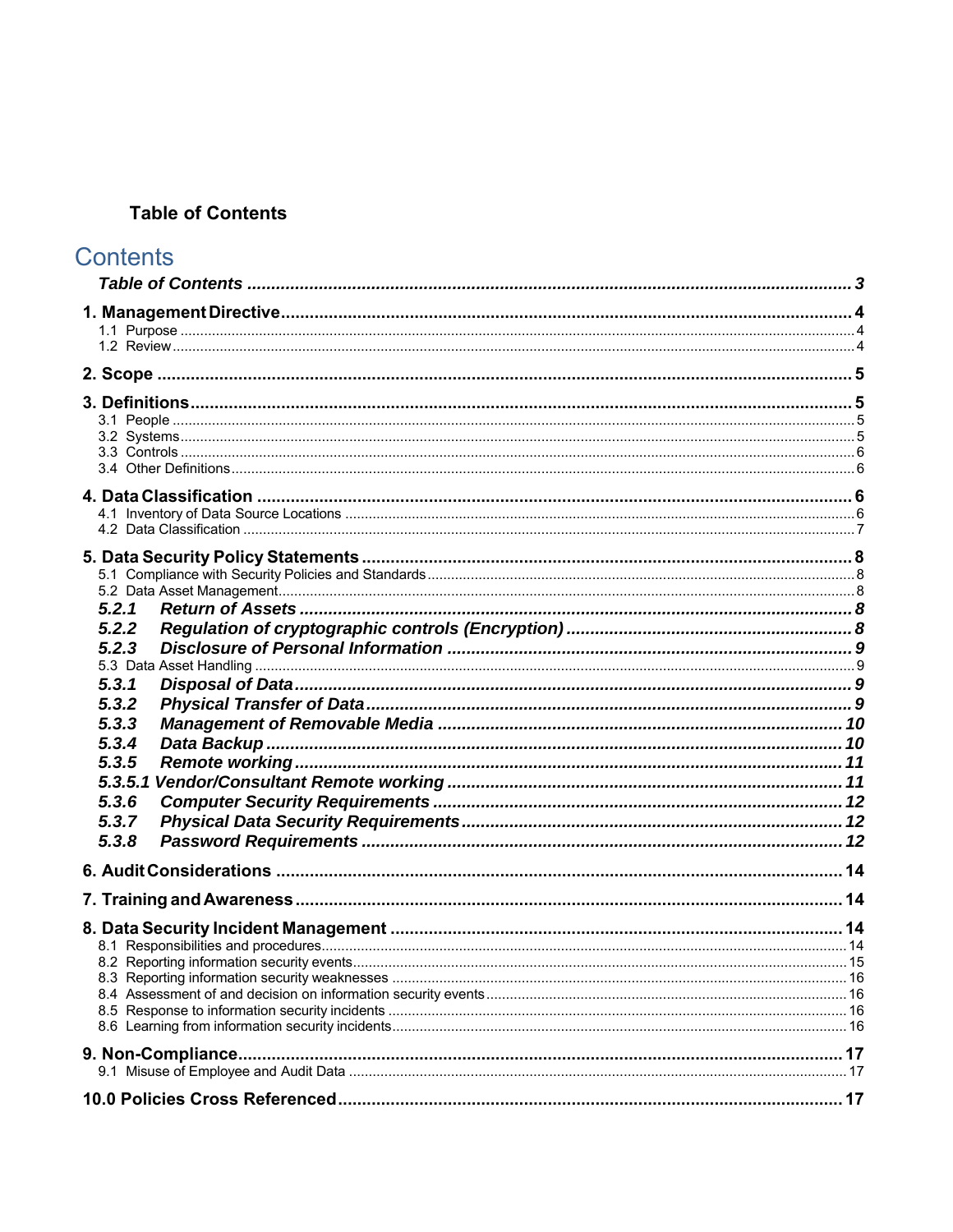## **1. Management Directive**

The Chief Information Office (CIO) is responsible for establishing, issuing, and monitoring the compliance of data security policies.

This Written Information Security Program (WISP) contains operational policies and standards intended to safeguard the security, integrity/trust, and compliance of Neosho County Community College (NCCC) data and information systems. It establishes the minimum requirements for the secure delivery of organization services through:

- Management and business processes that include and enable data security processes.
- Governance processes for data security.
- Reporting of data security incidents.
- Including data security in business continuity planning.
- Monitoring for compliance.

The CIO recognizes that data security is a process. To be effective, it requires management commitment and continuing security awareness efforts. Other principles that guide NCCC's directions are:

- Data security requires a multi-layered defense strategy.
- Data security is everyone's responsibility.

## **1.1 Purpose**

In accordance with federal and state laws and regulations, NCCC is required to take measures to safeguard personally identifiable information, including financial information, and to provide notice about security breaches of protected information at the college to affected individuals and appropriate state agencies.

The WISP is intended to help safeguard the security, integrity/trust, and compliance of the NCCC's data assets and to comply with our obligations under the financial customer information security provisions of the federal Gramm-Leach-Bliley Act (GLBA) [15 USC 6801(b) and 6805(b)(2)] and the General Data Protection Regulation (GDPR).

It forms part of NCCC's Data Security Program whose objectives are to:

- Establish a coordinated, enterprise approach to data security.
- Establish employee responsibilities in safeguarding data according to its classification level.
- Establish administrative, technical, and physical safeguard data to ensure the security of sensitive data.
- Implement modern, fit-for-use security and data protection technologies.
- Implement effective systems for handling security breaches and data loss.
- Ensure that data under the care of organization is safeguarded appropriately.
- Reduce NCCC's risk profile.

## **1.2 Review**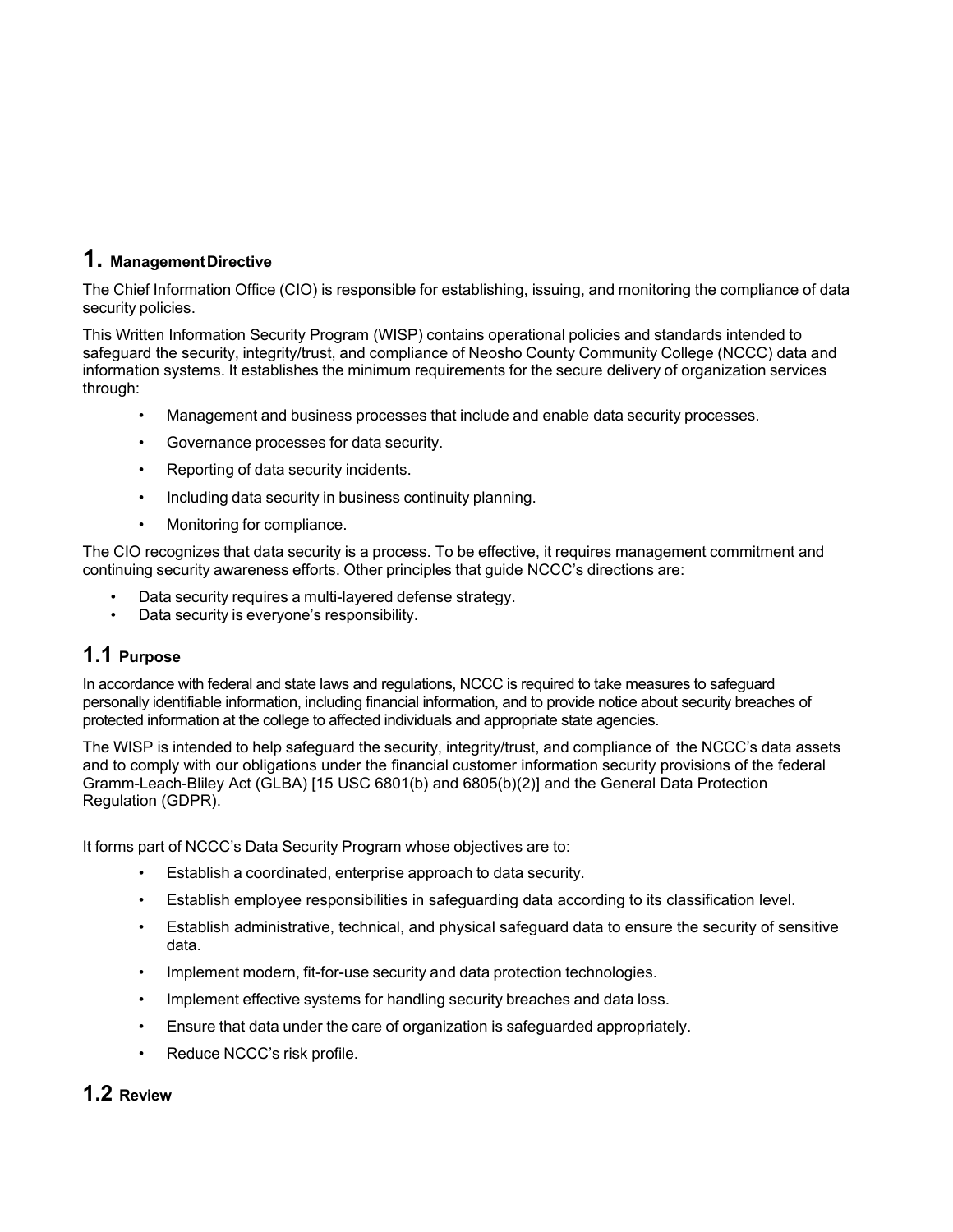The WISP must be reviewed at least once per year and updated when required.

The CIO must, at least annually, review the information security policies, standards, and guidelines in an effort to ensure their continuing adequacy and effectiveness. Reviews must consider:

- Feedback from stakeholders.
- Legislative, regulatory, or policy changes that impact data security and/or data management.
- The planning and implementation of new or significantly changed technology.
- Major initiatives (e.g. new information systems or contracting arrangements).
- Audit reports or reviews of security controls that identify high risk vulnerabilities.
- Threat or vulnerability trends produced from automated monitoring processes that indicate an increased risk to information assets.
- Reports from security incident investigations.
- The introduction or revision of national, international, or industry standards for data security that address emerging technology issues.
- Reports from associated external agencies (e.g. SANS, CIS, etc..) that identify emerging trends related to data security.

## **2. Scope**

This policy applies to all NCCC employees, whether full or part time, paid or unpaid, temporary or permanent. This policy applies to all data collected, stored, or used by, or on behalf of, any operational unit or department. In the event that any particular information at NCCC is governed by more specific requirements under other policies or procedures, the more specific requirements shall take precedence over this policy to the extent there is any conflict.

## **3. Definitions**

## **3.1 People**

- 1. **Clients.** All people receiving services from NCCC.
- 2. **External Parties.** Any respective NCCC business partner entity or other non-organizational entity.
- 3. **User.** Any staff or individual who has been authorized for access to and use of a system.
- 4. **External User.** A user of a system who is not NCCC Staff.
- 5. **Data Owners.** A user who is responsible for a data selection, typically a manager and/or administrator.

## **3.2 Systems**

- 1. **System.** Any of NCCC's respective information systems, including shared electronic information system.
- 2. **Firewall.** A system that controls network access between two or more networks or networked devices.
- 3. **Vulnerability.** Weakness of any system that can be exploited by one or more threats.
- 4. **Remote access.** Accessing a system from outside NCCC's main facility or remote sites.
- 5. **Media.** Any device, including network infrastructure, information resources, and systems that store the organization's personal and confidential data.
- 6. **Malicious code.** Software used to exploit, infiltrate, or damage a system without informed consent. Also known as malware, and includes viruses, worms, spyware, Trojan horses, and other unwanted software.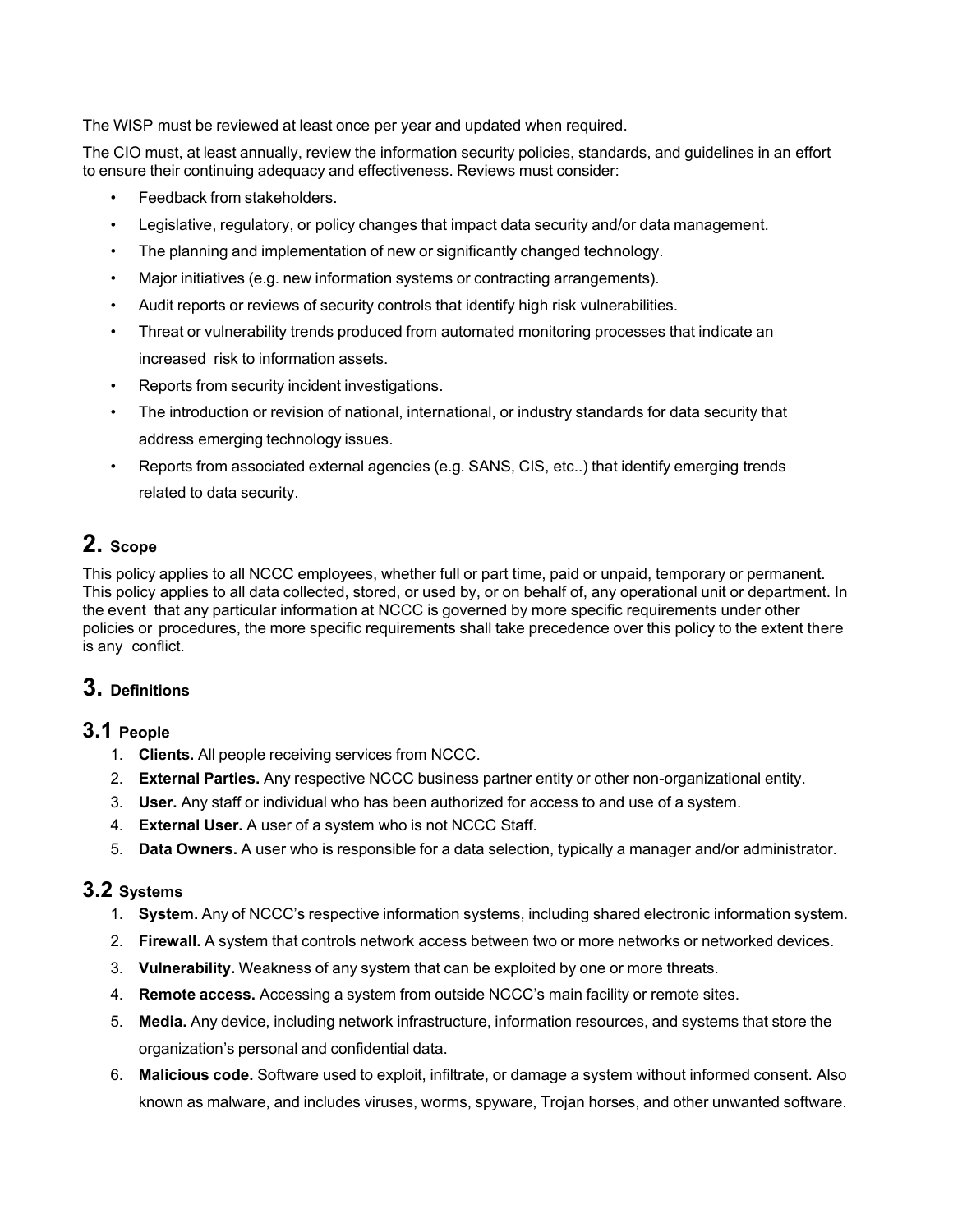## **3.3 Controls**

- 1. **Administrative Controls** Administrative controls include, but are not limited to institutional policies, classification of confidential information, security awareness training and communications, internal and external audit, and processes and procedures for granting and revoking access to physical and electronic forms of information. Access to institutional information is based on the least privilege concept, where access to information is granted to persons at the minimum level necessary to complete their job duties and scope of employment. Security practices are reviewed, modified and/or added based on academic, research, business needs, regulation, and evaluation of the threat landscape conducted by the Technology Services Department in conjunction with other business units within the college.
- 2. **Technical Controls** Technical controls include but are not limited to perimeter firewalls, intrusion prevention systems, interior firewalls, encryption, authentication and authorization systems, system logging, file backup, virtual private network connectivity, and network monitoring solutions.
- 3. **Physical Controls** Physical controls include but are not limited to electronic and physical card/key access control systems, locking mechanisms for areas and devices containing sensitive information and information-processing assets, creation of backup media, offsite storage of media, intrusion detection systems with central monitoring, closed circuit television monitoring and recording systems, fire detection, reporting and suppression systems, and water leak detection systems.

## **3.4 Other Definitions**

- 1. **Information Security Event.** An identified occurrence of a system, service, or network state indicating a possible breach of information security policy or failure of safeguards, or a previously unknown situation that may be security relevant.
- 2. **Information Security Incident.** A single or a series of unwanted or unexpected Information Security Events that have a significant probability of compromising business operations and threatening information security.

## **4. Data Classification**

**Objective:** To ensure that organization data receives an appropriate level of protection in accordance with it sensitivity and value.

## **4.1 Inventory of Data Source Locations**

**Objective:** To identify organization information assets and define appropriate protection responsibilities.

An inventory of all important assets associated with information systems must be documented and maintained. Data Owners must identify and document assets under their control including:

- Software (e.g. applications, system software, development tools and utilities).
- Hardware (e.g. computer and communications equipment, removable media, etc..).
- Services (e.g. computer and communications services, general utilities).
- Information assets and their security classification.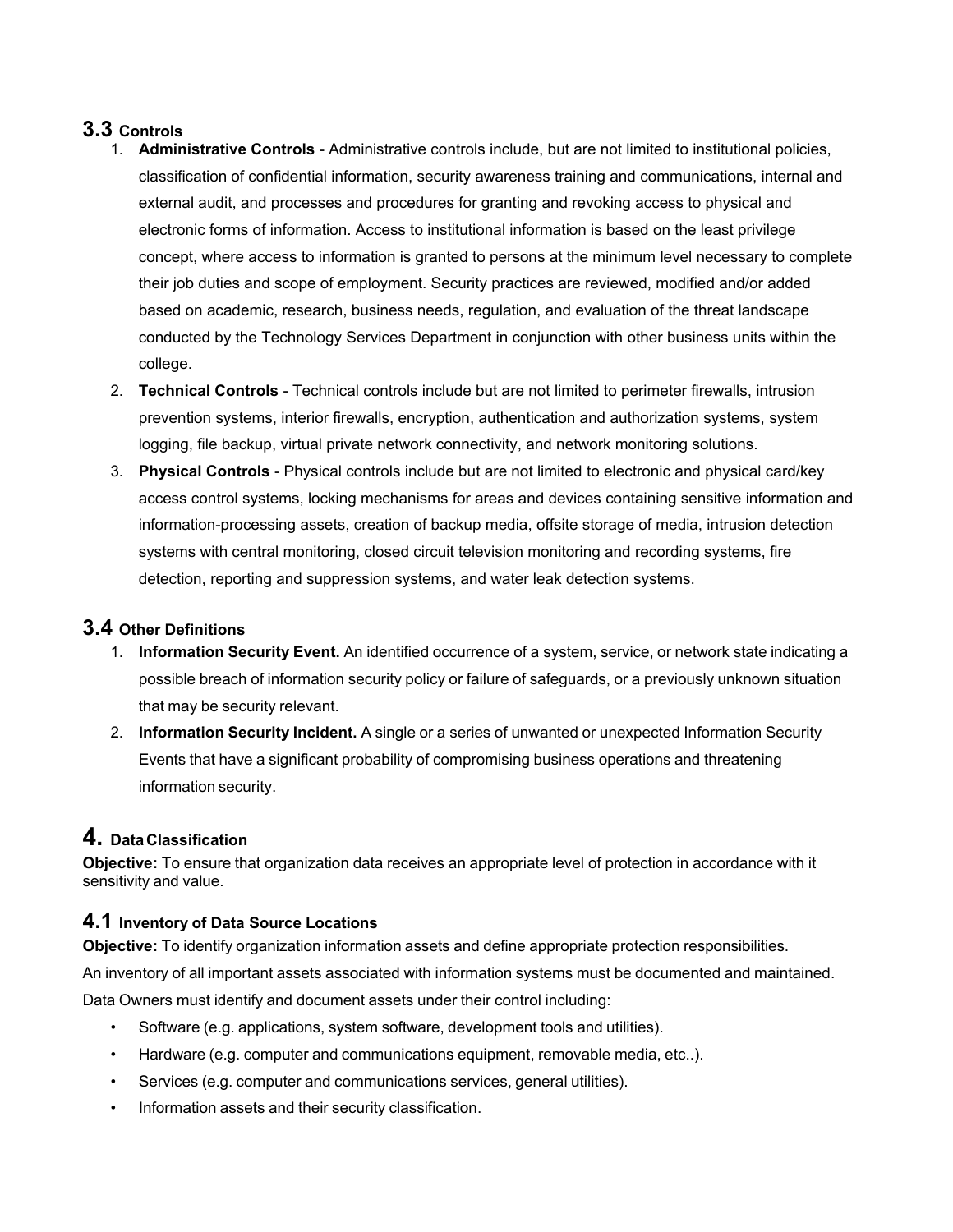• Data assets include databases and data files, contracts and agreements, system documentation, research information, user manuals, training material, operational or support procedures, business continuity plans, fallback arrangements, audit trails and archived information.

The inventory must not duplicate other inventories unnecessarily but reference them where appropriate.

The following information must be recorded to facilitate system planning and asset recovery in the case of interruption, corruption, loss, or destruction:

- Type of asset
- **Ownership**
- Format
- **Location**
- Assigned user (where applicable)
- Backup information
- License information
- Security requirements (confidentiality, integrity, and availability)
- Consequence of loss

The loss, theft, or misappropriation of assets must be reported immediately to the CIO. When information is lost, stolen, or misappropriated the procedures outlined in Section 8, "Data Security Incident Management," must be followed.

#### **4.2 Data Classification**

Information must be classified in accordance with its value, sensitivity, and intended use.

The Chief Information Officer is responsible for developing an information classification system. The system must take into account the confidentiality, integrity, and availability requirements and the financial value of information assets.

NCCC's data classification levels are:

- 1. **Public/Unclassified Data.** Information that is generally available to anyone within or outside of the institution. Access to this data is unrestricted, may already be available, and can be distributed as needed. Public/unclassified data includes, but is not limited to, marketing materials, annual reports, financial statements [and other data as applicable].
- 2. **Confidential Data.** Personal or institutional information that may be considered potentially damaging if released and is only accessible to specific groups [e.g. payroll, HR, etc..]. Confidential data includes, but is not limited to, social security numbers, credit card numbers, passwords, tax forms, accounting data, security procedures [and other data as applicable]. NCCC considers it a top priority to protect the privacy of our clients and employees.
- 3. **Sensitive/Restricted Data.** Sensitive data which, if leaked, would be harmful to NCCC, its employees, contractors, customers, [and other parties as applicable]. Access is limited to authorized personnel and third parties as required. Secret/restricted data includes, but is not limited to personnel issues/disciplinary actions, audit reports, legal documentation, business strategy details, identification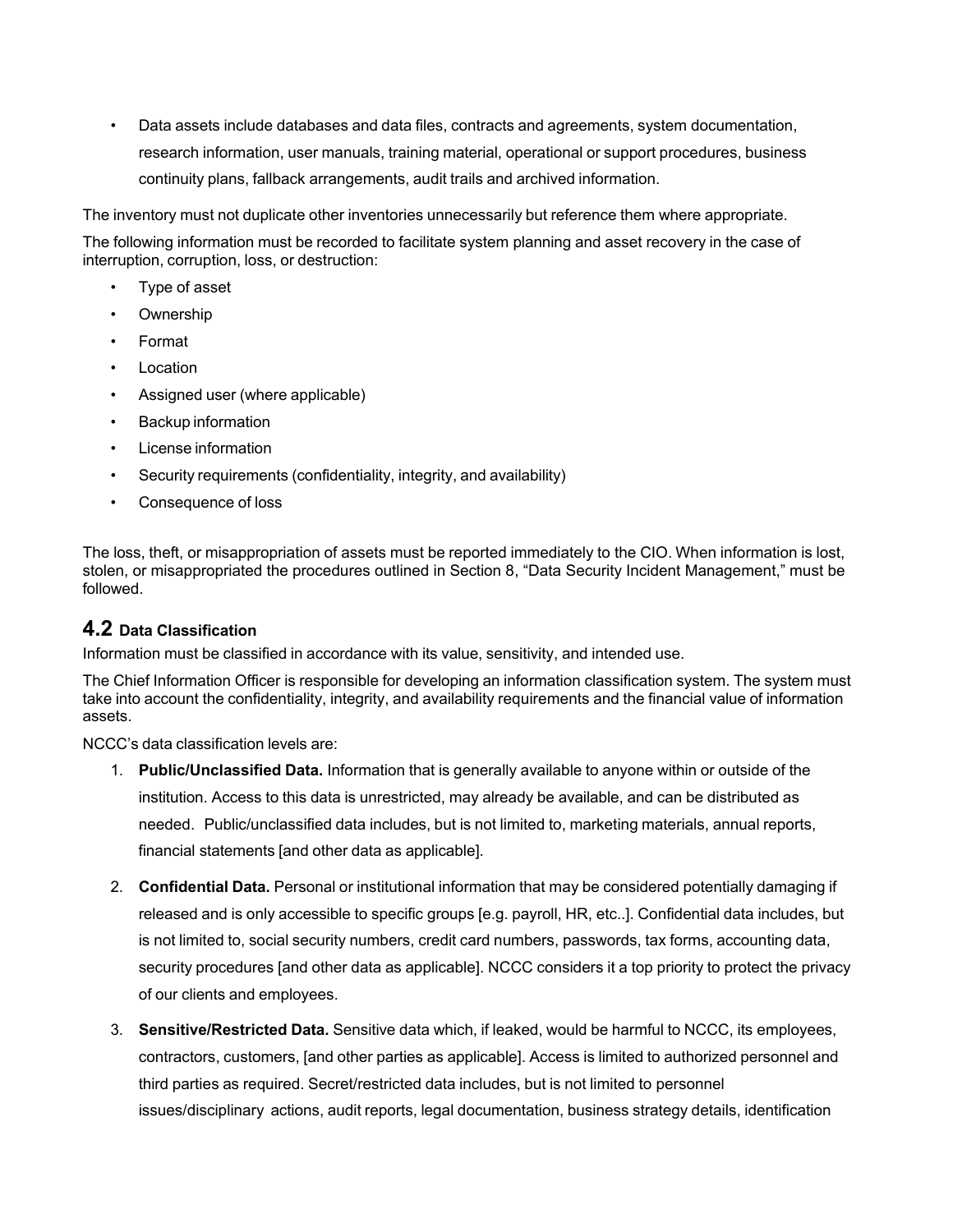numbers [and other data as applicable].

## **5. Data Security Policy Statements**

## **5.1 Compliance with Security Policies and Standards**

The CIO must ensure security procedures are followed in each area and facilitate regular reviews to ensure compliance with security policies and standards.

Data Owners must ensure security policies and processes are implemented and adhered to by:

- Conducting periodic self-assessments.
- Initiating independent assessments, reviews or audits.
- Ensuring personnel receive regular data security awareness updates.

Any NCCC employees, contractors, volunteers, or authorized user discovered to have violated this policy may be subject to disciplinary action, up to and including termination of employment. Unauthorized disclosure of regulated data, such as personally identifiable information, may lead to legal repercussions.

## **5.2 Data Asset Management**

#### **5.2.1 Return of Assets**

Personnel must return all organizational assets upon termination or change of employment as defined in the NCCC Employee Non-Disclosure Agreement. Managers must ensure the recovery of:

- Documents, files, data, books, and manuals in electronic and hard copy formats.
- Information assets developed or prepared by an employee or contractor in the course of his/her duties.
- Computer hardware, software, and related equipment.
- Mobile devices and portable media.
- Access cards, keys, key fobs, ID cards, and other organization-issued devices.

The user must copy all **personal** electronic files to removable media and delete the originals from organization systems.

Unreturned access devices must be documented and steps taken to ensure they cannot be used for unauthorized access to organization building, information systems, and/or data.

## **5.2.2 Regulation of cryptographic controls (Encryption)**

Cryptographic controls must be used in conjunction with relevant agreements, laws, and regulations.

Data Owners must:

- Ensure the use of cryptographic controls when transmitting or storing any confidential data as defined in section 4.2.
- Consult with Technology Services regarding records management, electronic commerce, information access, privacy, and security issues prior to acquiring cryptographic controls.
- Ensure encrypted organization data assets do not become unavailable due to unavailability or loss of cryptographic keys by implementing a process to manage cryptographic keys as defined by CIO.
- If acquiring cryptographic controls from outside the United States the procurement must be from a reputable vendor who can provide reasonable assurance on the legality of import into the United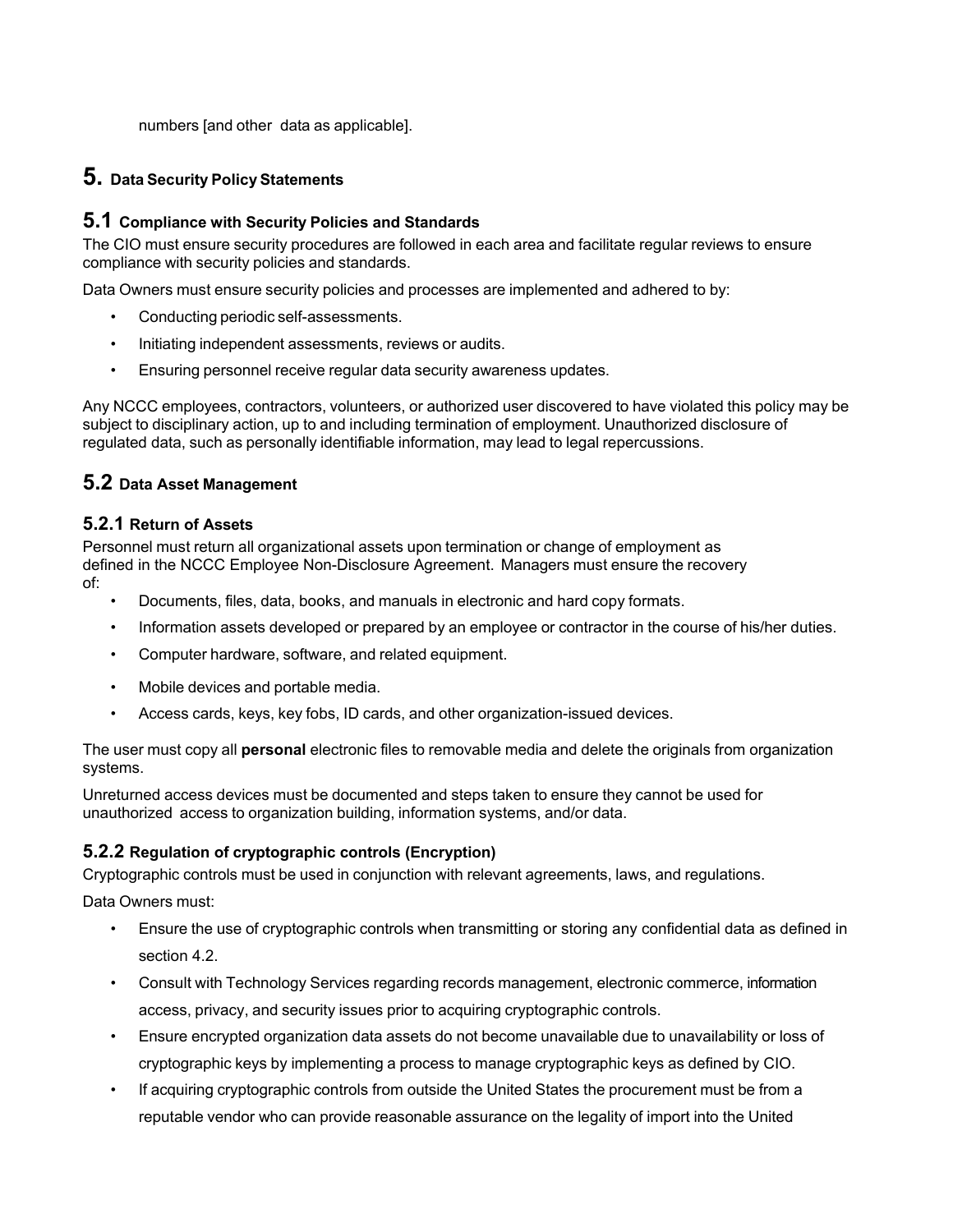**States** 

#### **5.2.3 Disclosure of Personal Information**

NCCC will supply personal information to:

- Those who are entitled to the information.
- Any authority we are required to do so by law.
- Anyone to whom we are required to disclose it.

## **5.3 Data Asset Handling**

Data must be appropriately handled in accordance with its assigned level of sensitivity.

Data Owners must develop and implement procedures for handling, processing, storing and communicating information. Those procedures must consider:

- The level of sensitivity of the information.
	- o **Public/Unclassified Data** Data does not require any special procedures.
	- o **Confidential Data** Data is required to be securely transmitted, handled, communicated, and stored. Data Owners must consult the Technology Services Department any time there is a need to transmit or store Confidential Data to determine the best method of securing and transmission.
	- o **Sensitive/Restricted Data** Data access should be limited to only those that require access and should not be widely shared but does not have to be securely transmitted, handled, communicated, or stored.
- Access restrictions supporting the safeguards for each level of sensitivity.
- Maintenance of a formal record of the authorized recipients of assets.
- Safeguarding temporary or permanent copies to a level consistent with the original.
- Storage of information technology assets in accordance with the manufacturers' specifications.
- Clear marking of all copies of media for the attention of the authorized recipient.

## **5.3.1 Disposal of Data**

Media must be disposed of securely using formal procedures that consider the sensitivity of the data stored. Data Owners must ensure that media that is no longer required operationally is disposed of securely.

## **5.3.2 Physical Transfer of Data**

When transporting physical media with sensitive information between sites:

- Use a trusted courier.
- Inspect the identification of couriers at pickup and delivery.
- Obtain and retain receipts.
- Pack the media in a manner that will prevent loss or damage.
- Pack the media in a manner that does not disclose the level of sensitivity.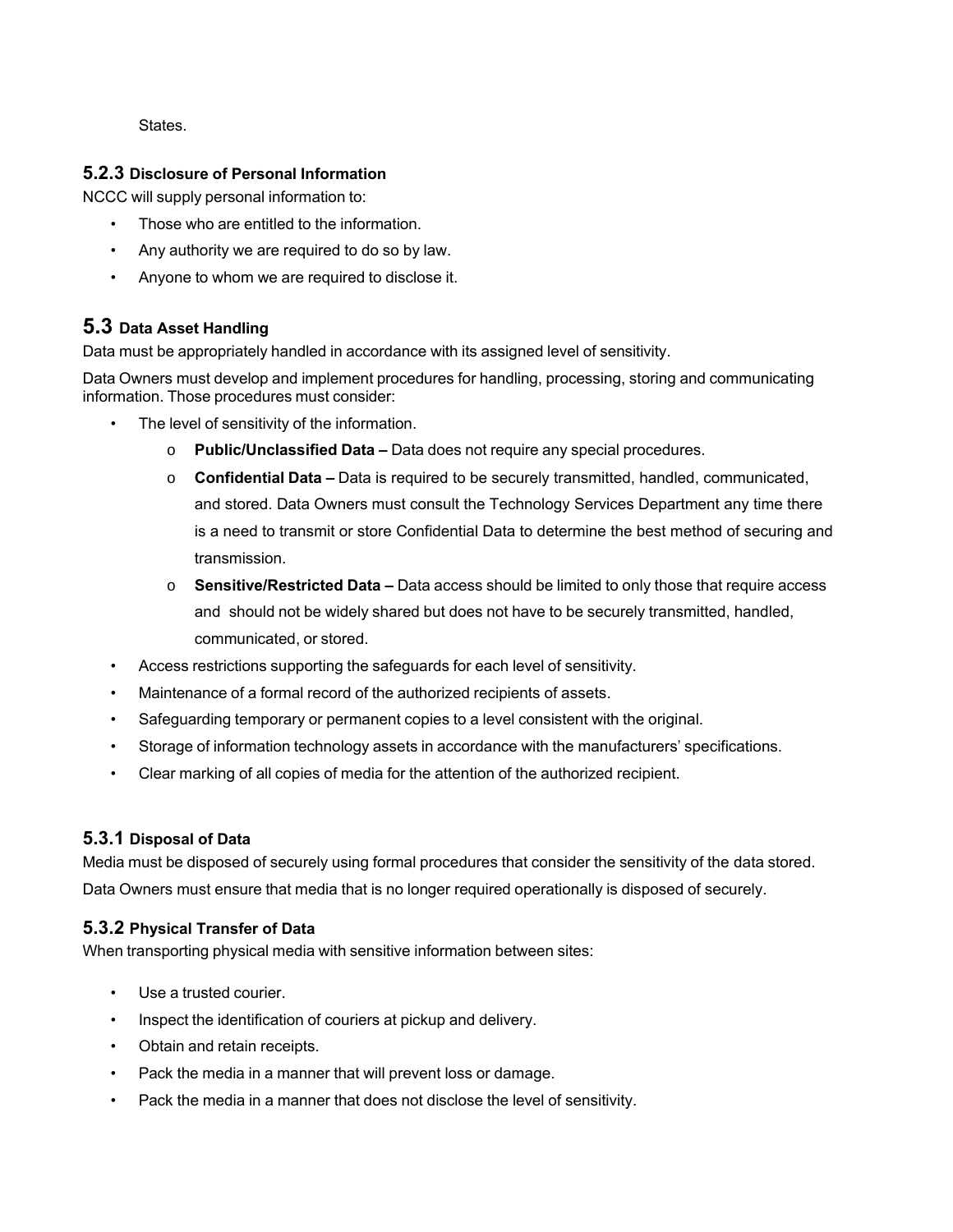• Pack it in a manner to make evident any attempted tampering.

When supported by a Threat and Risk Assessment or if enhanced security is required for other reasons:

- Use a courier service that has a tracking number.
- Hand deliver the media where necessary.
- Use a double envelope (or double package) where the inner layer is marked with the level of sensitivity and instructions and it is packaged in another envelope.
- Use a lockable container.
- Encrypt the information stored on the media.

## **5.3.3 Management of Removable Media**

All removable computer media must be managed and appropriate controls applied considering the sensitivity of the data they store.

Data Owners must:

- Ensure that confidential data on removable media is encrypted with approved methods.
- Authorize the use of removable media during travel.
- Ensure users are familiar with the operation of removable media.
- Ensure users are familiar with the policies on security incident reporting as described in Section 8.2.
- Ensure all users who are authorized to use removable media are aware of the need to safeguard organization information in accordance with this policy.

Users of removable media must:

- Have authorization to use removable media and store confidential information on it.
- Ensure that removable media in his or her care is only accessed by those authorized to do so.
- Ensure that, where applicable, the media is password-protected and the password applied.
- Ensure that removable media is transported securely and not left unattended.
- Ensure that confidential information stored on removable media is encrypted by approved methods.
- Ensure that data on removable media are not the only copies that exist, i.e. originals are on network shares.
- Ensure that any removable media received from an external party is scanned for malware prior to use.
- Ensure that removable media is not used for the storage of confidential information when encryption is not available, e.g. storage card on a digital camera.
- Ensure that confidential information is not accessed while in a public place (e.g. coffee shop, airport, park, etc..).
- Immediately report the loss or theft removable media to the user's supervisor and/or the data owner.

## **5.3.4 Data Backup**

Objective: To protect against loss of data.

**Backup copies of information, software, and system images must be made, secured, and be available for recovery.**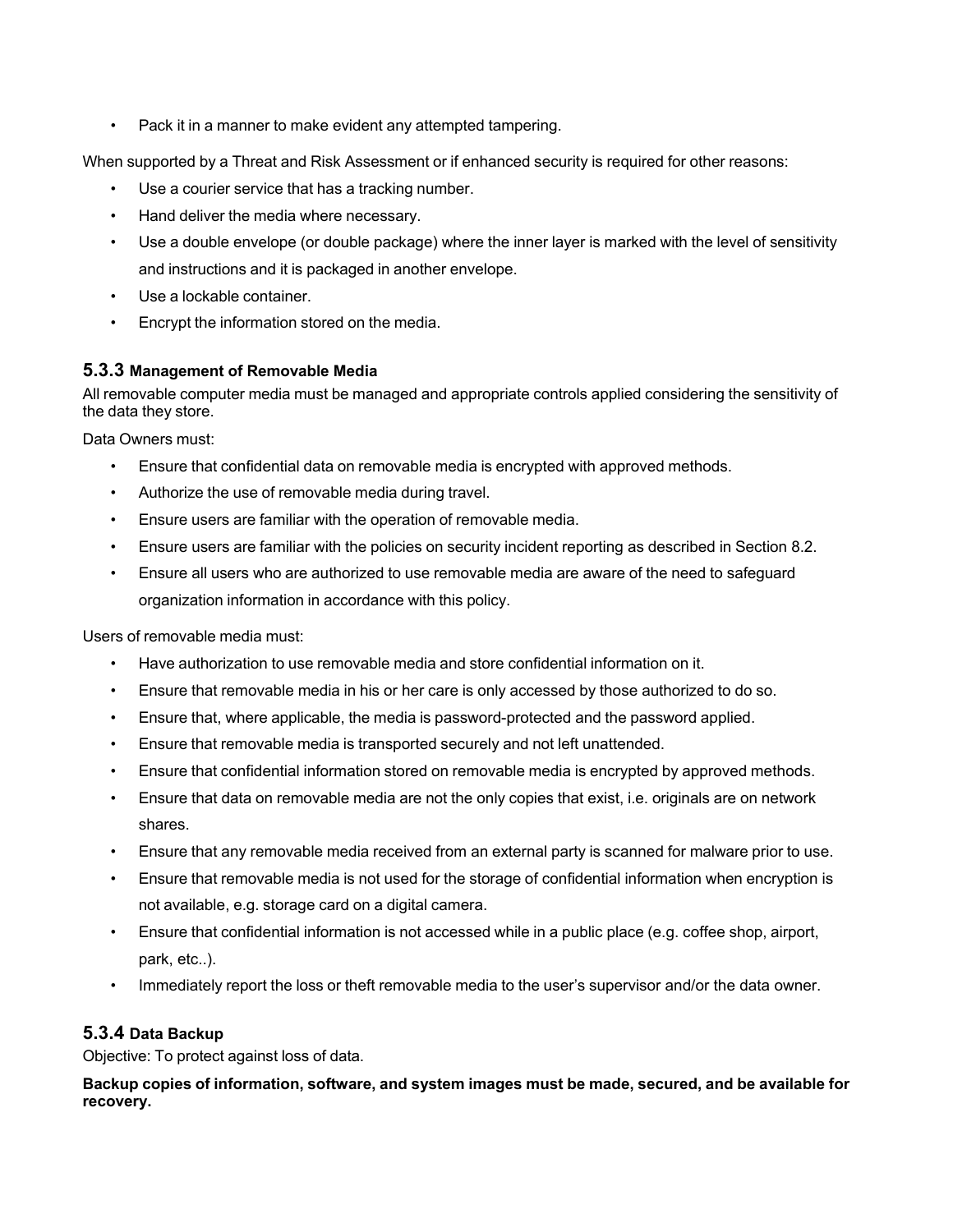Technology Services must work with Data Owners to define and document backup and recovery processes that consider the confidentiality, integrity, and availability requirements of data and data systems.

Backup and recovery processes must comply with:

- Business continuity plans (if applicable).
- Policy, legislative, regulatory, and other obligations.

The documentation for backup and recovery must include:

- Types of information to be backed up.
- Schedules for the backup of information and information systems.
- Backup media management.
- Methods for performing, validating, and labeling backups.
- Methods for validating the recovery of data and data systems.

#### **5.3.5 Remote working**

Appropriate security controls must be implemented to mitigate risks associated with working remotely.

Before granting permission to enter into a telework arrangement, the following must be considered:

- The sensitivity of information accessed or stored at the location.
- The physical security at the remote location.
- Likelihood of unauthorized access at the remote location.
- The security of home wired and wireless networks.
- Remote access threats.
- Remote (VPN) access must be requested/approved by the user's immediate supervisor before access will be granted.
- Technology Services may disable VPN access at any time.

Mandatory controls are:

- Confidential organization data in electronic format cannot be stored at a remote site unless it is encrypted with approved methods.
- Confidential organization data in hard copy format cannot be stored at a remote site unless it is in a locked cabinet.
- Only organization-issued computers can be used for the processing of organization data.
- Only approved remote access methods can be used to access NCCC network.
- Remote access to NCCC's networks and systems should be through a secure medium such as a VPN. The operating system(s) for all remote systems must be kept up to date to ensure the latest security patches have been applied.

#### **5.3.5.1 Vendor/Consultant Remote working**

Vendors/consultants that require NCCC systems on a temporary basis will have their accounts enabled upon request. Once work is complete their accounts should be immediately disabled.

Vendors/consultants that are contracted with NCCC to provide services/etc. on an ongoing basis will be allowed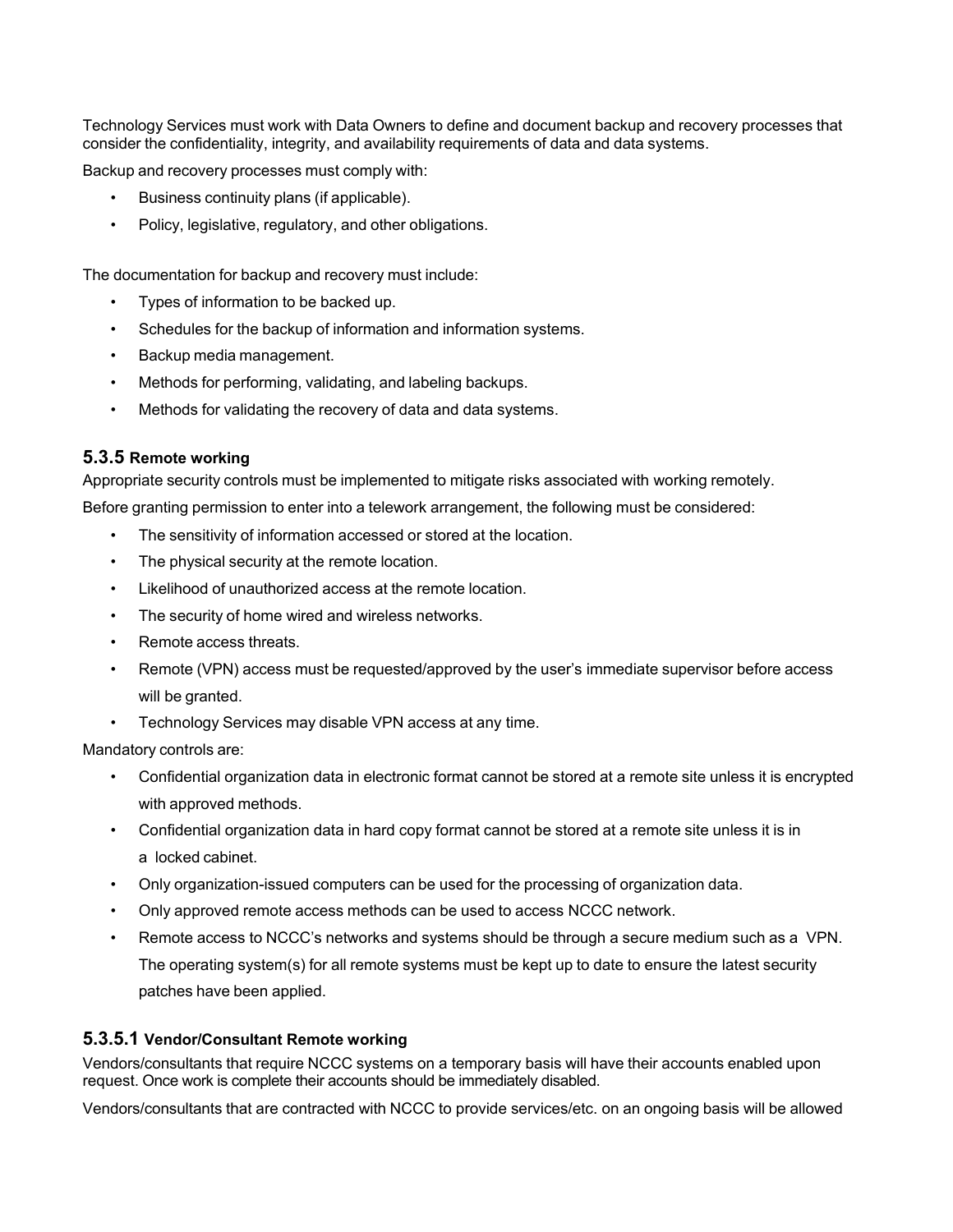to have their account(s) enabled until they are no longer contracted with NCCC or their services are no longer needed.

Active vendor accounts will be reviewed at least annually by the CIO to determine if access is still required.

#### **5.3.6 Computer Security Requirements**

Appropriate security controls must be implemented to ensure the safety and integrity of NCCC data. Any user of NCCC systems must take the following steps to ensure that all data is properly secured:

- Password protect your NCCC devices
- Keep your password secret
- Lock your computer when you leave your desk
- Do not access confidential NCCC information from personal devices unless approved in writing by the CIO.
- When Encrypting files with Microsoft Office they should be saved as Office 2007 or later versions (I.E. .XLSX, .DOCX, etc...)

#### **5.3.7 Physical Data Security Requirements**

In addition to digital security controls, physical security controls must be followed as well to mitigate the risk of unauthorized access.

- Do not allow someone into an unauthorized area unless you have been authorized to do so
- If you have lost a key or key card report it to Vice President for Operations or his designee immediately as referenced in section 8.2.
- If a person in uniform such as a delivery man or electrician asks you to let them in, contact maintenance or housekeeping so they can confirm validity and let them in.
- If you see a suspicious person or activity in the workplace, report it immediately as reference in section 8.2.

#### **5.3.8 Password Requirements**

Passwords are an essential aspect of computer security, providing important front-line protection for electronic resources by preventing unauthorized access. Passwords help the College limit unauthorized or inappropriate access to various network resources including user-level accounts, web accounts, email accounts, screen saver protection, and local network hardware.

A poorly chosen password may result in the compromise of College systems, data, or the network. All NCCC students, faculty, and staff are responsible for taking the appropriate steps, as outlined below, to select appropriate passwords and protect them. Contractors and vendors with access to College systems also are expected to observe these requirements.

A department and/or system administrator may implement a more restrictive policy on local systems where deemed appropriate or necessary for the security of electronic information resources. The CIO can require a more restrictive policy in protection of confidential information or data.

#### **Creation of Passwords**

Passwords created by users of College systems, and on systems where technology makes it possible, should conform to the following guidelines: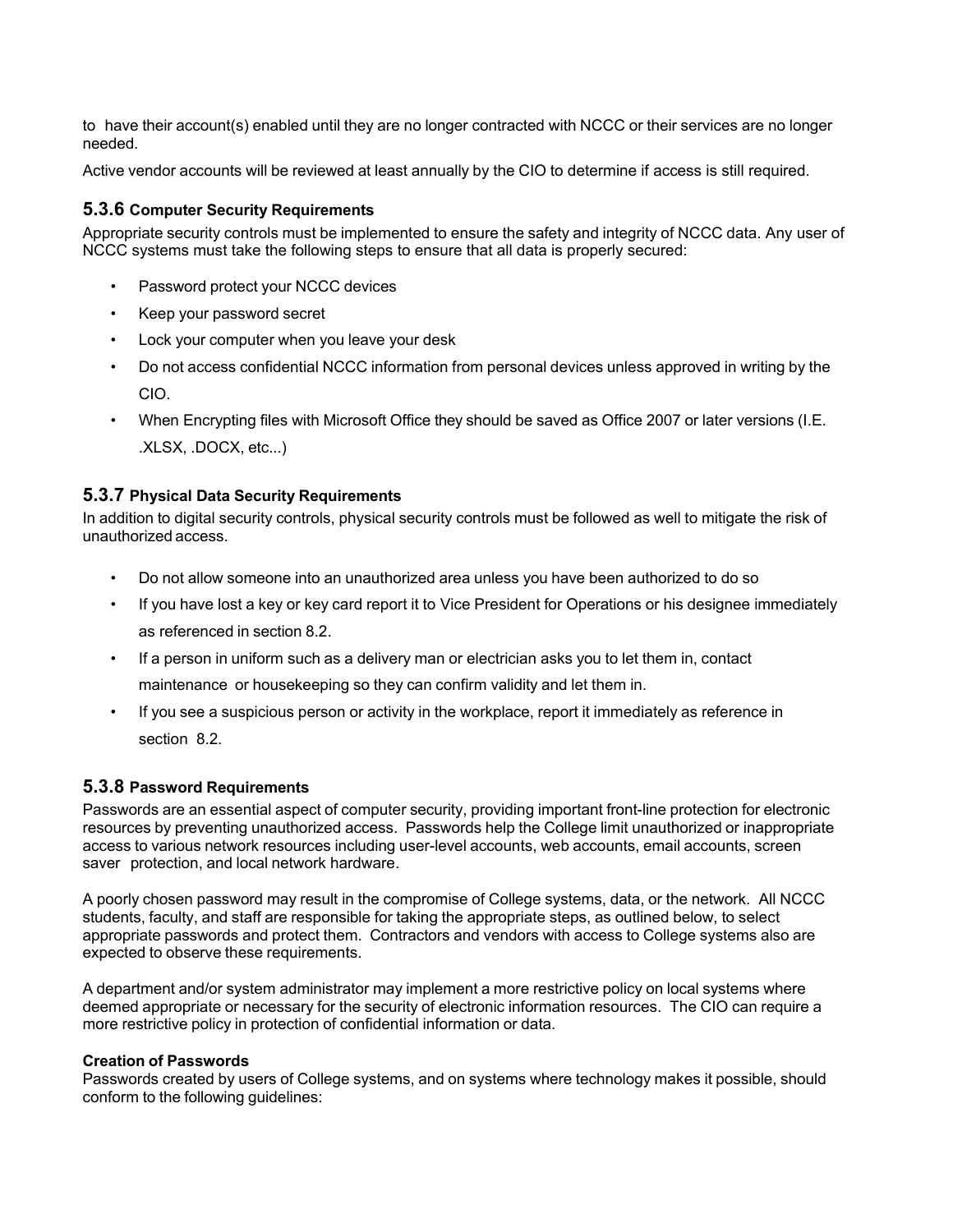- Should be different from the user's login name or the reverse of the name and must avoid use of identifiable personal information (names of family, etc.).
- Must be at least eight characters.
- Must include digits (0-9), and both upper and lower case characters (a-z, A-Z).
- Should use a special character (Examples: \*, &, %, or \$).

These provisions will be enforced electronically whenever possible.

#### **Protecting a Password**

- Passwords should be treated as confidential College information.
- Passwords should never be written down or posted for reference.
- Passwords should not be included in email messages or other forms of unsecured electronic communication.

#### **Sharing a Password**

- Sharing or allowing another person to use an individual account password is a violation of this policy unless the person is an information technology professional assisting you with a technical problem.
- Departmental account passwords should be shared only with appropriately designated departmental personnel.
- Passwords may be shared via phone when necessary. However, users need to beware of "phishing" or other social engineering scams where a user may have his or her password requested over the phone. Technology Services personnel, as a best practice, do not normally request a user's password over the phone. Password phone communications may be necessary with external information technology vendors.
- Approval by the College's CIO is required prior to sharing a password with a vendor (approval may be granted on a one-time or continuing basis), and this vendor access may require implementing the appropriate technology infrastructure to accommodate the access (depending on the circumstance, and as determined by CIO).
- It is recommended that passwords be changed after allowing use as permitted in this section.

#### **Reporting a Password Compromise**

- Suspected compromises of passwords must be reported immediately to the NCCC help desk.
- The password in question should be changed immediately.

#### **Responsibilities of the Chief Information Officer**

- The CIO may require a more restrictive policy, such as stronger passwords, in some circumstances.
- The CIO or its delegates may perform password assessments on a periodic or random basis. If a password is guessed or cracked during one of these assessments, the CIO will promptly notify the listed contact and require the password be changed.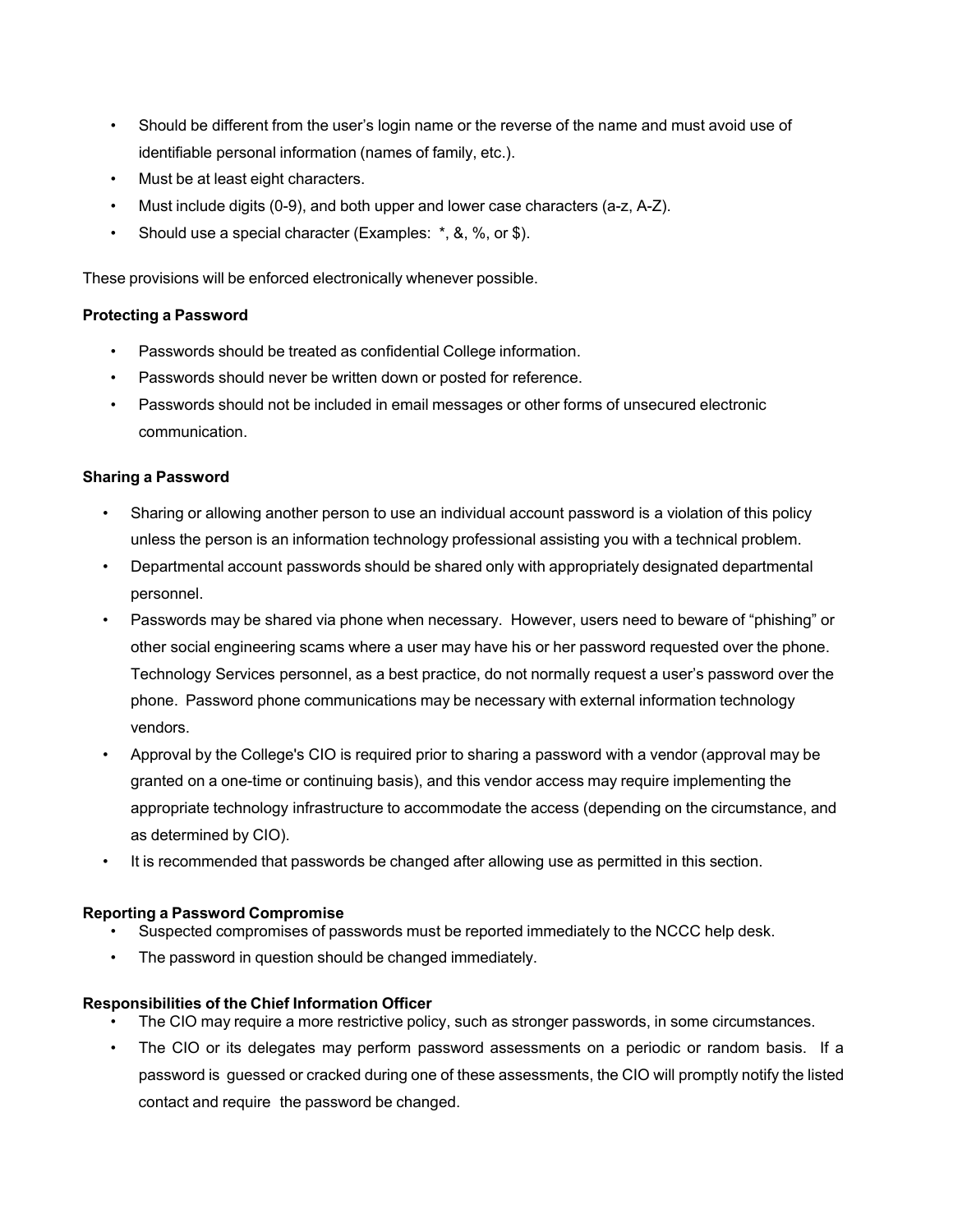## **6. Audit Considerations**

**Objective:** To minimize the impact of audit activities on operational systems.

#### **Audit requirements and activities involving checks on operational systems must be planned and approved to minimize disruption to business processes.**

Prior to commencing compliance checking activities such as audits or security reviews of operational systems the CIO must document and approve the activities. Among the items upon which they must agree are:

- The audit requirements and scope of the checks.
- Audit personnel must be independent of the activities being audited.
- The checks must be limited to read-only access to software and data, except for isolated copies of system files, which must be erased or given appropriate protection if required when the audit is complete.
- The resources performing the checks must be explicitly identified.
- Existing security metrics will be used where possible.
- All access must be monitored and logged and all procedures, requirements and responsibilities must be documented.
- Audit tests that could affect system availability must be run outside business hours.
- Appropriate personnel must be notified in advance in order to be able to respond to any incidents resulting from the audit.

## **7. Training and Awareness**

**Objective:** To properly train and give awareness to end users of potential dangers and mitigate end user risk.

All college employees will be required to go through Data Security Training as directed by the CIO, at least annually. Employees who have not successfully completed the training program may have their access from NCCC systems removed at the discretion of the CIO. Supervisor(s) of the user will be notified if this occurs.

Additional compliance and/or departmental specific training may be required at the discretion of the CIO. Additional departmental specific training is also available upon request to the CIO.

## **8. Data Security Incident Management**

#### **8.1 Responsibilities and procedures**

Objective:

To ensure a consistent and effective approach to the management of information security incidents, including communication on security events and weaknesses

#### **Incident management responsibilities and procedures must be established to ensure a quick, effective and orderly response to information security incidents.**

The CIO is responsible for the following procedures:

- Incident response planning and preparation.
- Monitoring, detecting, analyzing, and reporting of information security events and incidents.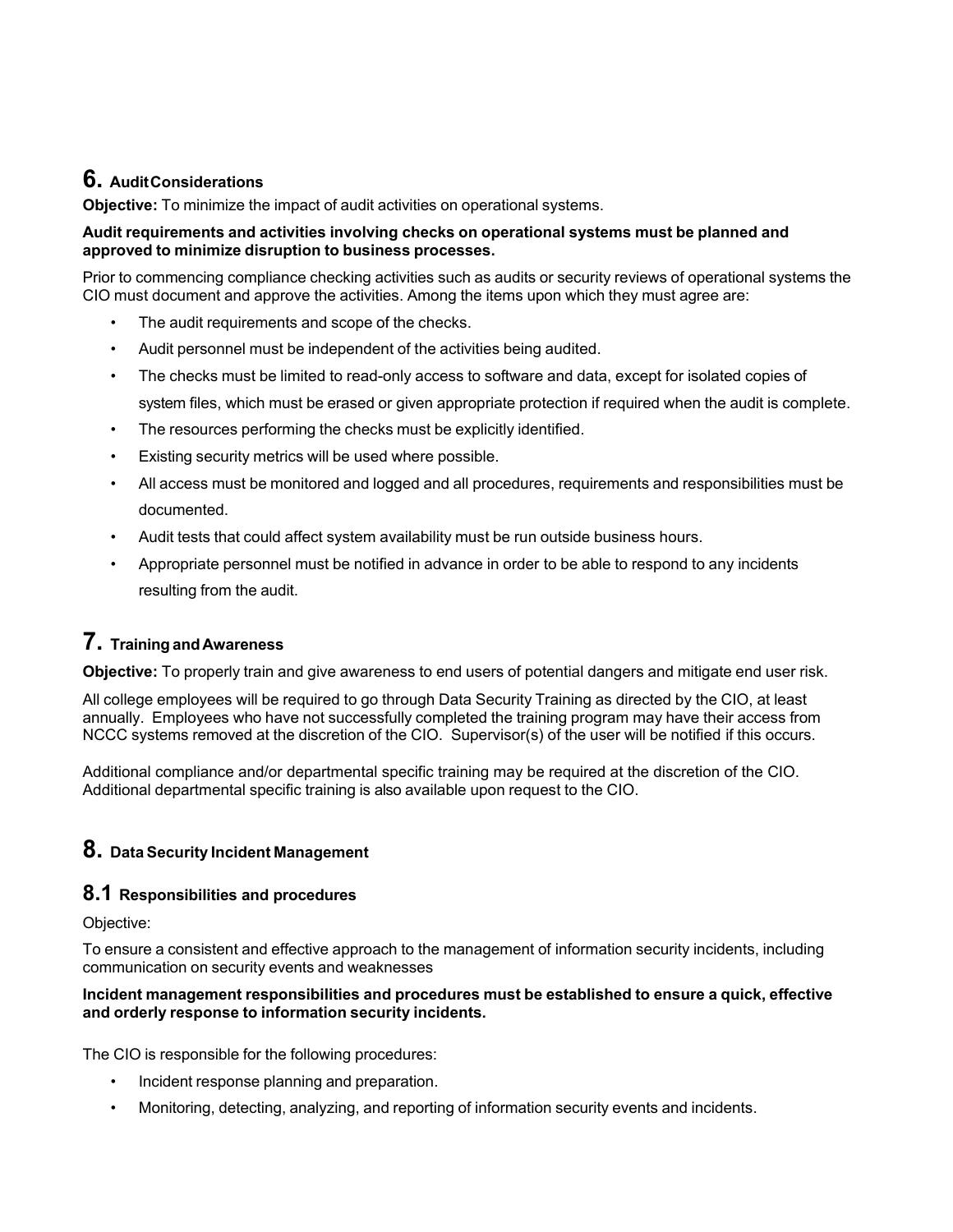- Logging incident management activities.
- Handling of forensic evidence.
- Assessment of and decision on information security events and assessment of information security weaknesses.
- Response and recovery from an incident.

## **8.2 Reporting information security events**

Information security events must be reported through appropriate management channels immediately.

All users of NCCC information systems must report information security events immediately to the CIO or their designee. Examples of events include, but are not limited to:

- Ineffective security control.
- Breach of information confidentiality, integrity, or availability expectations.
- Human errors.
- Non-compliance with policies or guidelines.
- Breaches of physical security.
- Uncontrolled system changes.
- Malfunctions of software or hardware.
- Access violations.
- Malicious software.
- Lost or stolen information assets.

If you believe someone has accessed your NCCC account and/or device without your permission or you have been phished, immediately reset your password and contact Technology Services.

- During normal business hours 620.432.0499 or 620.432.0385
- Outside normal business hours 913.396.9505

If you believe your computer may be infected with malware/etc.:

-Shutdown your PC and contact the helpdesk at:

- Email: help@neosho.edu
- Phone: 620.432.0391 or 785.248.2820

If you believe a hacker has targeted you or your organization:

- Email: help@neosho.edu
- Phone: 620.432.0391 or 785.248.2820

If your device(s) and/or keys/key cards have been lost or stolen, immediately report it to the Vice President for Operations or their designee:

- During normal business hours 620.432.0499 or 620.432.0385
- Outside normal business hours 913.396.9505

If you see any suspicious person(s) or activity: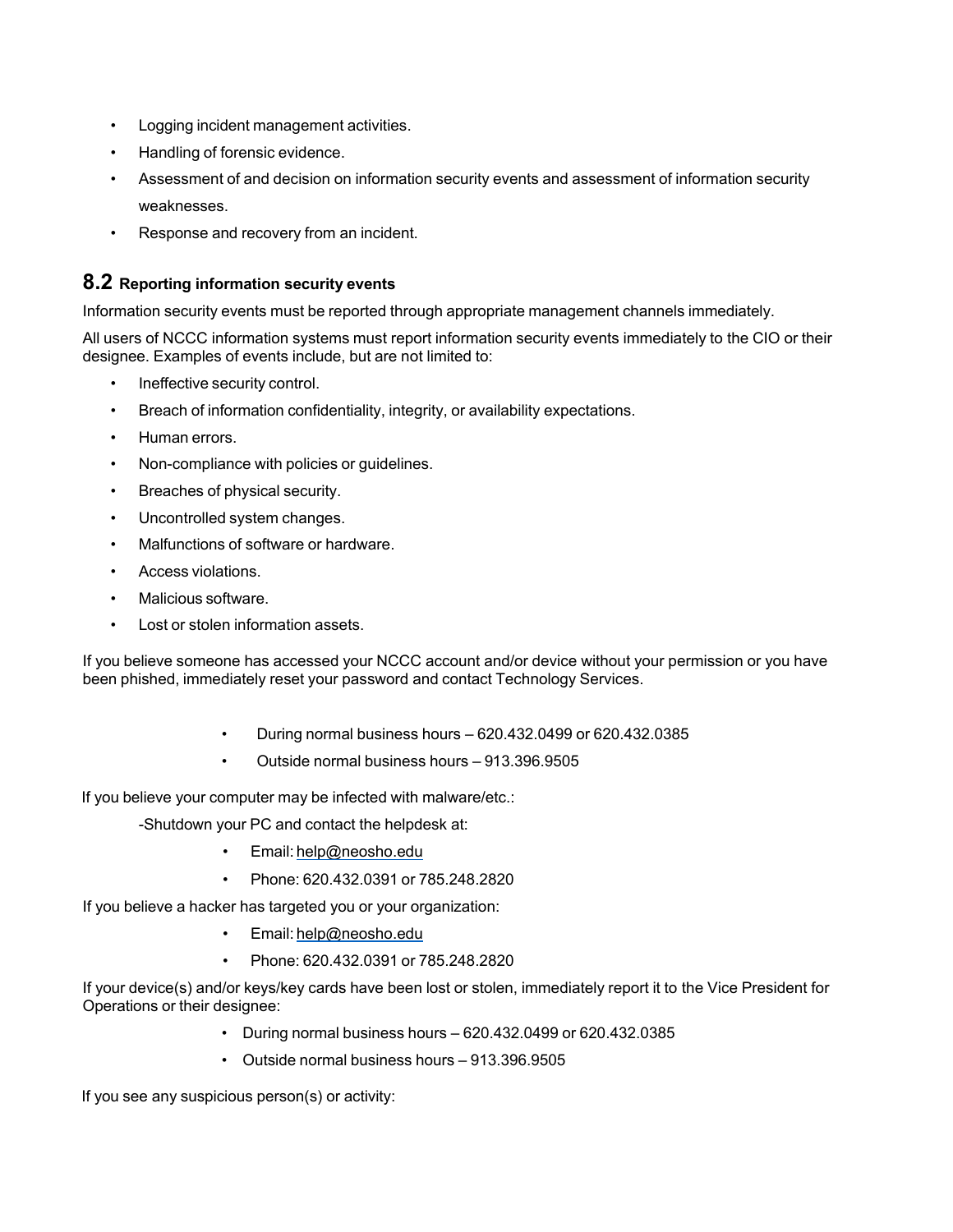- Report it to Vice President for Operations (Chanute) or Dean for the Ottawa and Online Campuses (Ottawa) per the Emergency Action Plan.
- Vice President for Operations 620.433.0789
- Dean for the Ottawa and Online Campuses 816.810.9889

If you have any general questions:

- Email: help@neosho.edu
- Phone: 620.432.0391 or 785.248.2820

#### **8.3 Reporting information security weaknesses**

Personnel using information systems must note and report any observed or suspected security weaknesses in those systems.

All users of organizational information systems must report security weaknesses to the Technology Services Helpdesk. The helpdesk may be reached during normal business hours via one of the following means:

-Email: help@neosho.edu

-Phone: 620.432.0391 or 785.248.2820

No user may attempt to exploit any security weakness.

#### **8.4 Assessment of and decision on information security events**

Information security events must be assessed to determine if they are to be classified as information security incidents.

Technology Services must assess each information security event. Based on the incident classification scale it must be decided if the event must be classified as an information security incident.

Results of the assessment and decision must be recorded in detail for future reference and verification.

#### **8.5 Response to information security incidents**

Information security incidents must be responded to by the Technology Services department in accordance

with documented procedures.

The response must include:

- Collecting evidence as soon as possible after the occurrence.
- Conducting information security forensics analysis, if required.
- Escalation, if required.
- Ensuring that all response activities are properly logged for later analysis;
- Communicating the existence of the incident and any relevant details to internal and external people and organizations with a "need-to-know."
- Dealing with information security weaknesses found to have caused or contributed to the incident.
- Once the incident has been successfully dealt with, formally closing and recording it.

Post-incident analysis must take place, as necessary, to identify the source of the incident.

#### **8.6 Learning from information security incidents**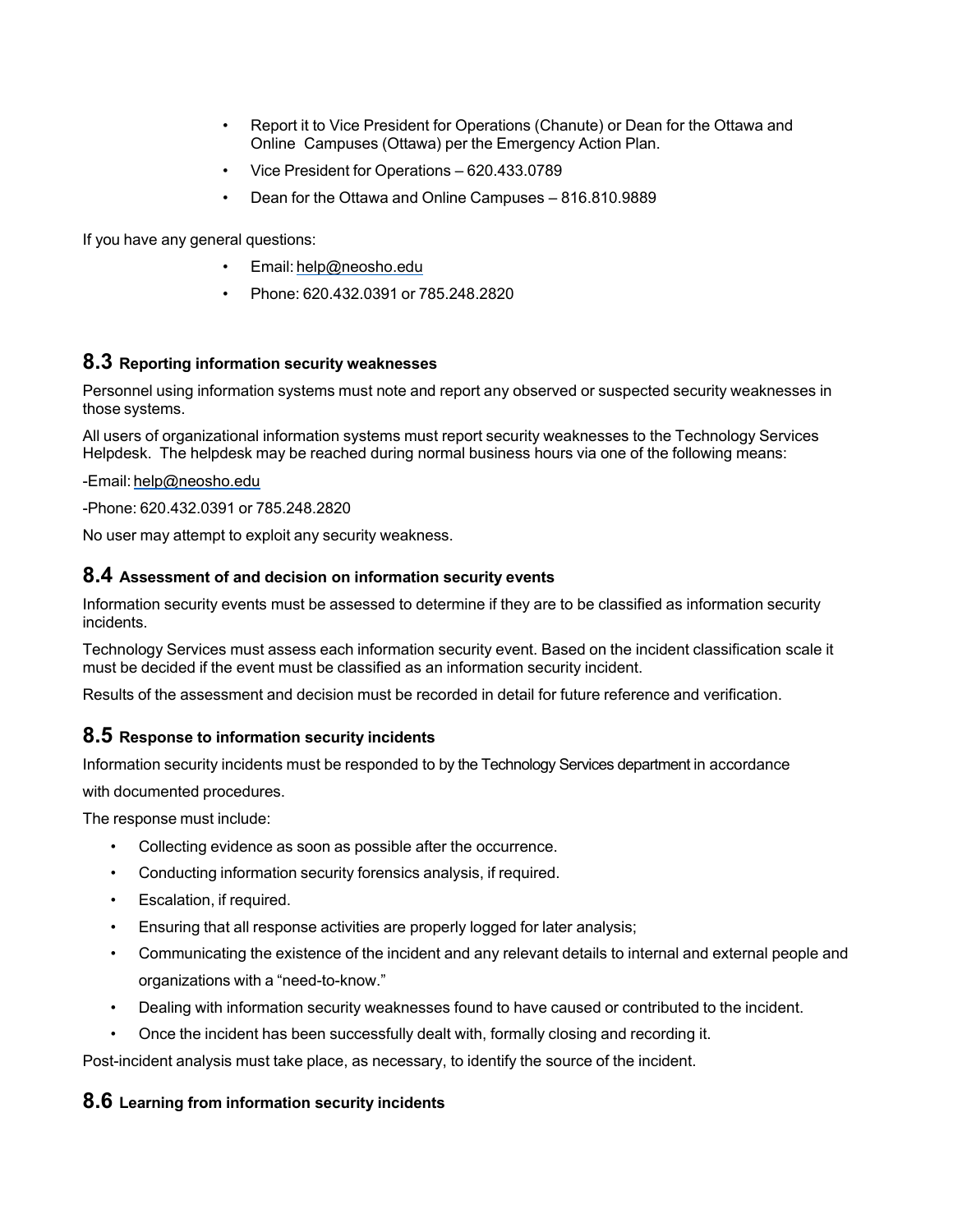Knowledge gained from analyzing and resolving information security incidents must be used to reduce the likelihood or impact of future incidents.

Technology Services is responsible for monitoring and evaluating information security incidents by:

- Using statistical analysis of incident frequency, type and location to identify trends.
- Ensuring incident reports and trends are used to promote continuous improvement of security policies and processes, security awareness and training programs, and Business Continuity and Disaster Recovery Plans.
- Advising Information owners and staff of evolving security threats and mitigation strategies.
- Evaluating the effectiveness of incident management, response and reporting.
- Evaluating the effectiveness of information security technologies.

## **9. Non-Compliance**

When review processes indicate non-compliance with policies Data Owners must:

- Determine cause(s).
- Assess the threats and risks on non-compliant processes.
- Document the marginal risks.
- Determine and implement corrective action.

## **9.1 Misuse of Employee and Audit Data**

Violations of this policy will be handled according to NCCC Board of Trustees policies. Sanctions for noncompliance may include, but are not limited to, one or more of the following:

- 1. Disciplinary action according to applicable NCCC policies.
- 2. Termination of employment.
- 3. Legal action according to applicable laws and contractual agreements.

## **10.0 Policies Cross Referenced**

The following Policies provide additional guidance as it relates to this program:

- **Copyright Policy**
- **Email Policy**
- Fair Use Policy for Electronic Information Resources
- **FERPA Policy**
- **GLBA Policy**
- HIPAA Policy
- **Identity Theft Prevention Policy (Red Flag Rules)**
- Higher Education Opportunity Act Compliance
- **Network Policy**